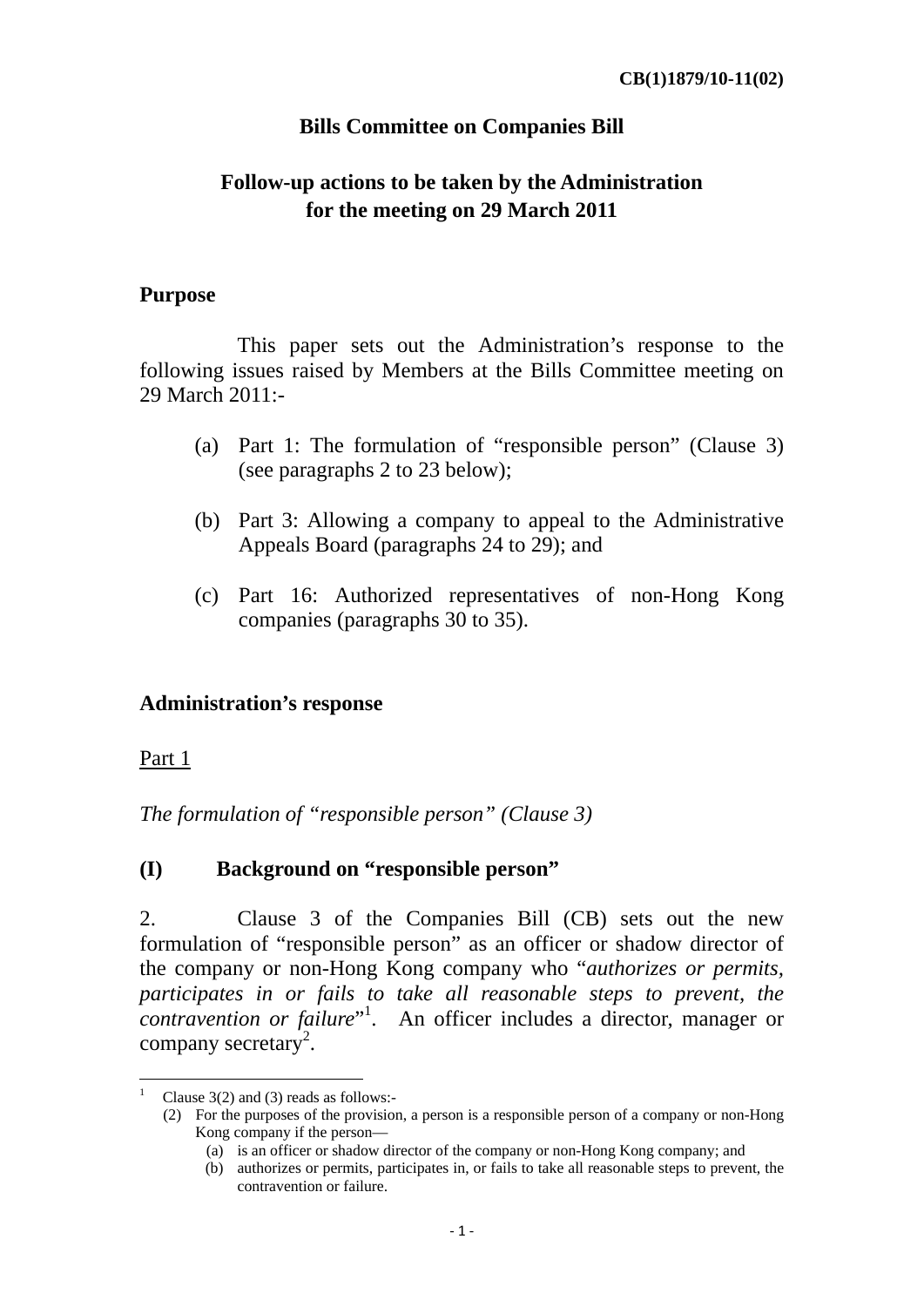3. The predecessor of "responsible person" in the Companies Ordinance (CO) is "officer who is in default" under section 351(2), which is defined as "*any officer of the company…who knowingly and wilfully authorizes or permits the default, refusal or contravention…*"

4. The new formulation of "responsible person" is based upon the UK's "officer in default" model under section 1121(3) of the UK Companies Act 2006 (UKCA 2006), which defines that an officer is "*in default…if he authorises or permits, participates in, or fails to take all reasonable steps to prevent, the contravention.*"

# **(II) Prosecution threshold and legal liabilities**

## *(A) "Officer who is in default" under the CO*

5. The current formulation of "officer who is in default" renders it very difficult to successfully prosecute directors or officers in default. The evidential burden for the prosecution to prove "*knowingly and wilfully*" is high and they have to show that the officer indeed has knowledge and wilful intention. For example, in a Hong Kong case concerning failing to keep books of account contrary to section 274(1) of the CO<sup>3</sup> , the Court accepted that to establish "*knowingly and wilfully*", there had to be an irresistible inference from the evidence that the officer knew that proper books of account were not being kept, and in the exercise of his will, authorized or permitted this failure.

6. This high evidential burden means a high prosecution threshold and that successful prosecution of officers in default is difficult and unlikely, even if the officers are reckless or have deliberately turned a blind eye to their obligations or duties, or simply claimed that they did

<u> 1989 - Johann Barbara, marka a shekara tsa na shekara tsa na shekara tsa 1989 a tsa na shekara tsa 1989. N</u>

 <sup>(3)</sup> For the purposes of the provision, a person is also a responsible person of a company or non-Hong Kong company if—

 <sup>(</sup>a) the person is an officer or shadow director of a body corporate that is an officer or shadow director of the company or non-Hong Kong company;

 <sup>(</sup>b) the body corporate authorizes or permits, participates in, or fails to take all reasonable steps to prevent, the contravention or failure; and

 <sup>(</sup>c) the person authorizes or permits, participates in, or fails to take all reasonable steps to prevent, the contravention or failure.

<sup>2</sup> Clause 2 of the CB.

<sup>3</sup> *HKSAR v Tang Tze Hoo Anthony* HCMA 775/2008.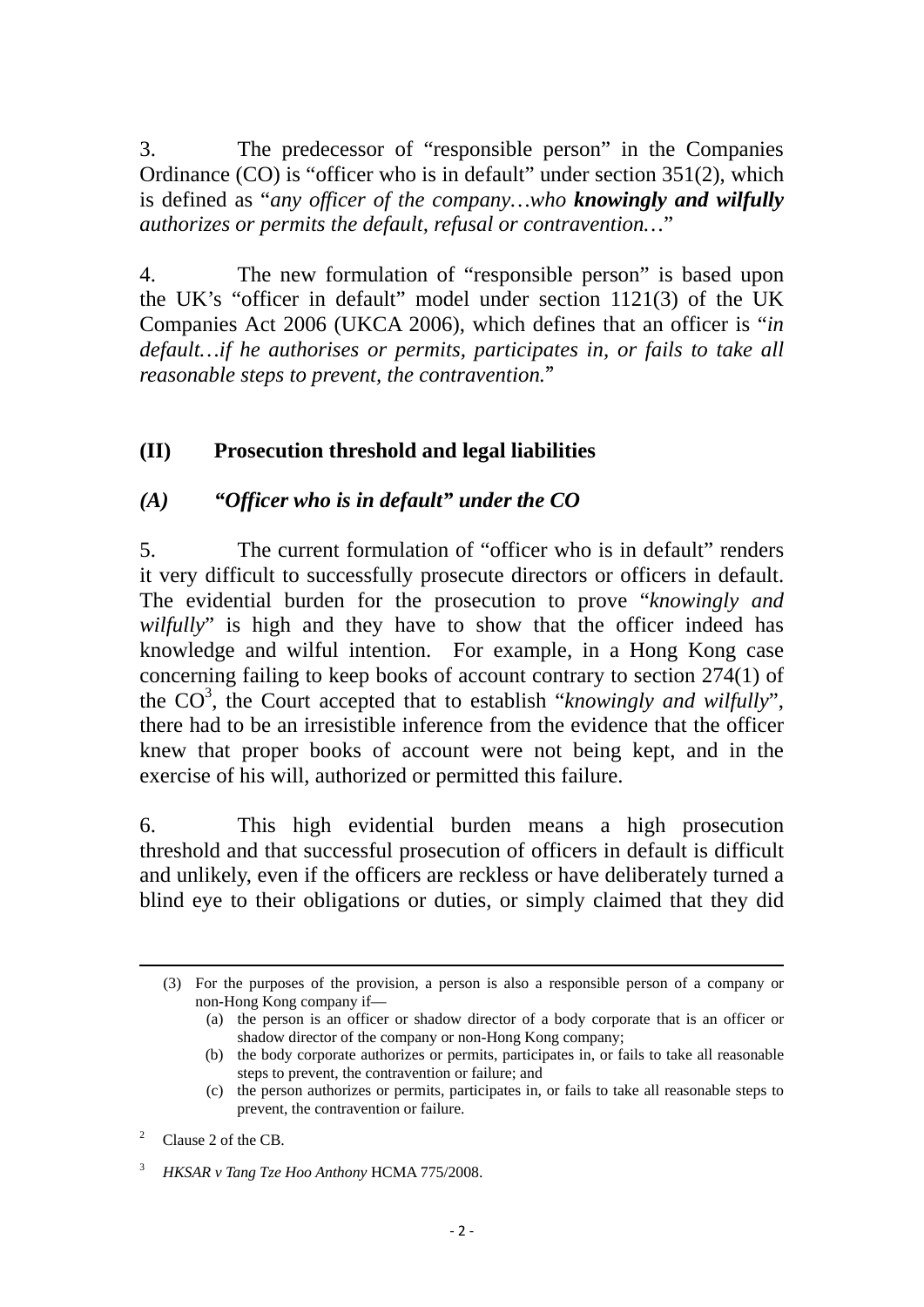not know of their duties in situations where they clearly ought to have known.

7. The Standing Committee on Company Law Reform and a dedicated Advisory Group under its auspices agreed that the evidential burden of the current formulation of "officer who is in default" is too high, calling for reform following the model under the UKCA 2006.

# *(B) "Responsible person" under the CB*

8. The new formulation of "responsible person" aims at lowering the prosecution threshold with a view to enhancing corporate governance. It will ensure that officers of a company will not be able to deliberately turn a blind eye to their obligations, duties and responsibilities under the CB so as to avoid liability.

9. It must be, however, reiterated that the formulation of "responsible person" does not impose strict liability, and should be construed adopting the presumption that it is incumbent upon the prosecution to prove *mens rea* in relation to each element of an offence. Thus, where a provision prohibits a particular act, the provision should be read as requiring proof of the officer's voluntariness and intention or recklessness in the performance of that  $act<sup>4</sup>$ .

# "Authorizes or permits, participates in"

10. In the new formulation of "responsible person", the terms "*authorizes or permits, participates in*" all require knowledge. The *mens rea* requirement can be satisfied by proof of actual knowledge, wilful blindness or recklessness, but not negligence. The formulation will therefore cover officers who ought to have known of their obligations, if they had acted recklessly, not caring whether contravention takes place or not.

11. For an officer who "*authorizes or permits*" an act, knowledge of what is being allowed or authorized is required. A person cannot be said to allow a particular activity, far less "*authorize*" it unless he is aware of the activity being carried on<sup>5</sup>. This will not cover negligence<sup>6</sup>.

 4 Brennan J in *He Kaw Teh v The Queen* [1984-1985]157 CLR 523 at 568-571 and confirmed by Mr Justice Ribeiro P.J. in *Hin Lin Yee & Anr v HKSAR* [2010] 2 HKLRD 826.

<sup>&</sup>lt;sup>5</sup> See Archbold Hong Kong 2011 at paragraph 16-54.

<sup>6</sup> Knowledge is not imputed by mere negligence but by something more than negligence, something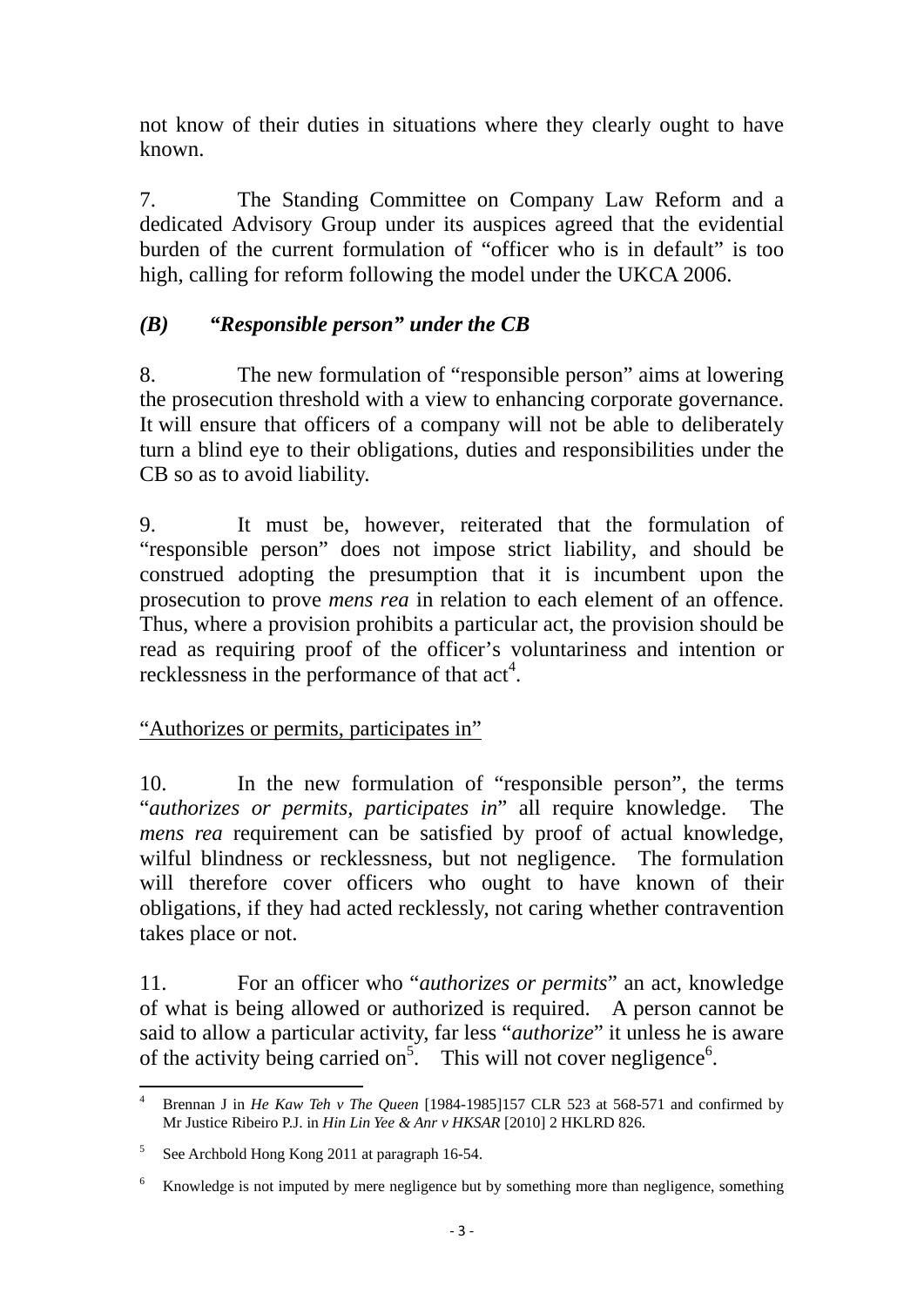12. The word "*permits*" standing alone, according to case law, requires proof of actual knowledge by the defendant or "wilful blindness" in the sense of actual suspicion on his part<sup>7</sup>. If a person is suspicious of certain matters but deliberately avoids finding out the truth, then that might potentially also come under the notion of recklessness<sup>8</sup>.

13. For "*participates in*", mere presence alone is insufficient, there must be a participation in the  $act<sup>9</sup>$ . Thus, even if a man is present whilst an offence is committed, he takes no part in it and does not act in concert with those who commit it; he does not become an aider and abettor merely because he does not try to prevent the offence or fails to apprehend the offender<sup>10</sup>, unless he is under a duty to act<sup>11</sup>. Again, negligence will not be covered.

14. In summary, removal of the word "wilfully" enables situations of wilful blindness or recklessness to be caught. Removal of the word "knowingly" does not mean that knowledge is not required, as this requirement in the *mens rea* will still apply according to the case law.

#### "Fails to take all reasonable steps"

15. The phrase "*fails to take all reasonable steps*" is not new in the CO context and other statutes, e.g. section  $155A(5)^{12}$  of the CO,

<u> 1989 - Johann Barbara, marka a shekara tsa na shekara tsa na shekara tsa 1989 a tsa na shekara tsa 1989. N</u>

11 *Rubie v Faulkner* [1940] 1 KB 571.

which one can describe as recklessness or shutting one's eyes to the obvious : *Gray's Haulage Co Ltd v Arnold* [1966] 1 WLR 534 at 536-537.

<sup>7</sup>In *R v Cheng Ching Kwong* [1986] 1 HKC 109, Silke J.A. adopted the test set out by Lord Parker C.J. in *Gray's Haulage Co. Ltd. v Arnold* [1966] 1 WLR 534 as the test for "permitting", as follows: "…*actual knowledge or knowledge of circumstances which fixed them, as it were with a suspicion or knowledge of circumstances so that it could be said that they had shut their eyes to the obvious, or had allowed something to go on not caring whether an offence was committed or not*."

<sup>8</sup> The test for "recklessness" is now accepted as being that set out in *Sin Kam Wah v HKSAR* [2005] HKEC 792, as follows, *"it has to be shown that the defendant's state of mind was culpable in that he acted recklessly in respect of the circumstances if he was aware of a risk which did or would exist, or in respect of a result if he was aware of a risk that it would occur, and it was, in circumstances known to him, unreasonable to take the risk. Conversely a defendant could not be regarded as culpable so as to be convicted of the offence if, due to his age or personal characteristics he genuinely did not appreciate or foresee the risks involved in his actions.*"

<sup>9</sup> *R v Borthwick* (1779)1 Doug 207.

<sup>10</sup> *1Hale 439; Fost 350; Du Cros v Lambourne* [1907] 1 KB 40.

<sup>&</sup>lt;sup>12</sup> Section 155A of the CO: Approval of company required for disposal by directors of company's fixed assets.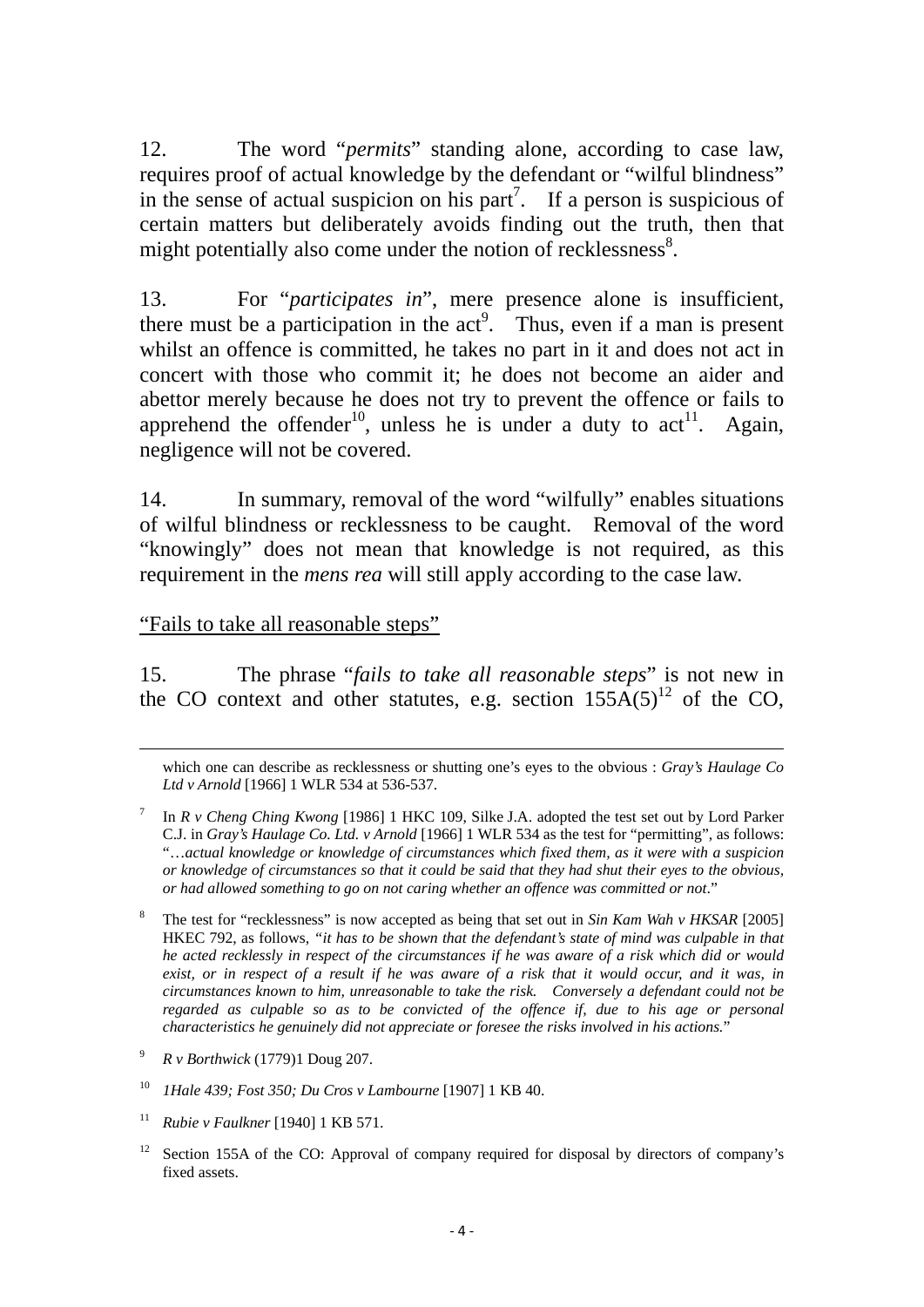sections  $3^{13}$ ,  $4^{14}$ ,  $7^{15}$  and  $15^{16}$  of the Companies (Revision of Accounts and Reports) Regulations (Cap. 32N), and sections  $95^{17}$ ,  $96^{18}$ , and  $97^{19}$  of the Mandatory Provident Fund Schemes (General) Regulations (Cap. 485A), etc. $^{20}$ 

16. In the CB context, the phrase "*fails to take all reasonable steps to prevent the contravention or failure*" will cover those negligent omissions where either nothing at all was done to prevent a breach, or what was done was so inadequate that it could not have been reasonably expected that a breach would have been prevented by such steps. The crux will be whether or not the officer has acted reasonably. In terms of the *actus reus* (i.e. guilty act) of the offence, what has to be proved is a failure to match up to an objective standard, as well as a causal link between that failure and the prohibited result. In considering whether an officer has failed to take all reasonable steps to prevent a breach in a criminal context, the Court would take into account all relevant facts and circumstances. It does not matter that the steps to prevent the breach are not successful as long as they are reasonable. In certain circumstances, no step at all or very scanty steps could reasonably be taken; in such a case there is no failure to take reasonable steps<sup>21</sup>.

17. For example, in the case of  $\mathbf{R} \times \mathbf{L}$  **Hon Yiu Henry**<sup>22</sup>, the appellant had been convicted of failing to take all reasonable steps to lay both the balance sheet and the profit and loss account before the company

<sup>&</sup>lt;sup>13</sup> Section 3 of Cap. 32N: Matters to be included in revised accounts.

<sup>&</sup>lt;sup>14</sup> Section 4 of Cap. 32N: Matters to be included in revised directors' reports.

<sup>&</sup>lt;sup>15</sup> Section 7 of Cap. 32N: Approval and signature of revised directors' reports.

<sup>&</sup>lt;sup>16</sup> Section 15 of Cap. 32N: Laying of revised accounts or directors' reports before general meetings.

<sup>&</sup>lt;sup>17</sup> Section 95 of Cap. 485A: Approved trustee to ensure financial statements are audited.

<sup>&</sup>lt;sup>18</sup> Section 96 of Cap. 485A: Approved trustee to appoint auditor to audit scheme account.

<sup>&</sup>lt;sup>19</sup> Section 97 of Cap. 485A: Functions of Authority where approved trustee fails to appoint auditor under section 96.

 $20$  There are also some provisions in the current CO where directors would be criminally liable for failing to take all reasonable steps to secure compliance (namely, sections 121, 122, 123, 124, 129F, 141D,161A, 161BA and161BB) with a statutory defence providing that if the director can prove that he had reasonable grounds to believe and did believe that a competent and reliable person was charged with the duty of seeing that those requirements were complied with and was in a position to discharge that duty, and there will be no imprisonment imposed unless the offence was committed wilfully.

<sup>21</sup> *Warwick University v De Graff* [1975] 1 WLR 1126 at 1131.

<sup>&</sup>lt;sup>22</sup> [1985] 1 HKC 183.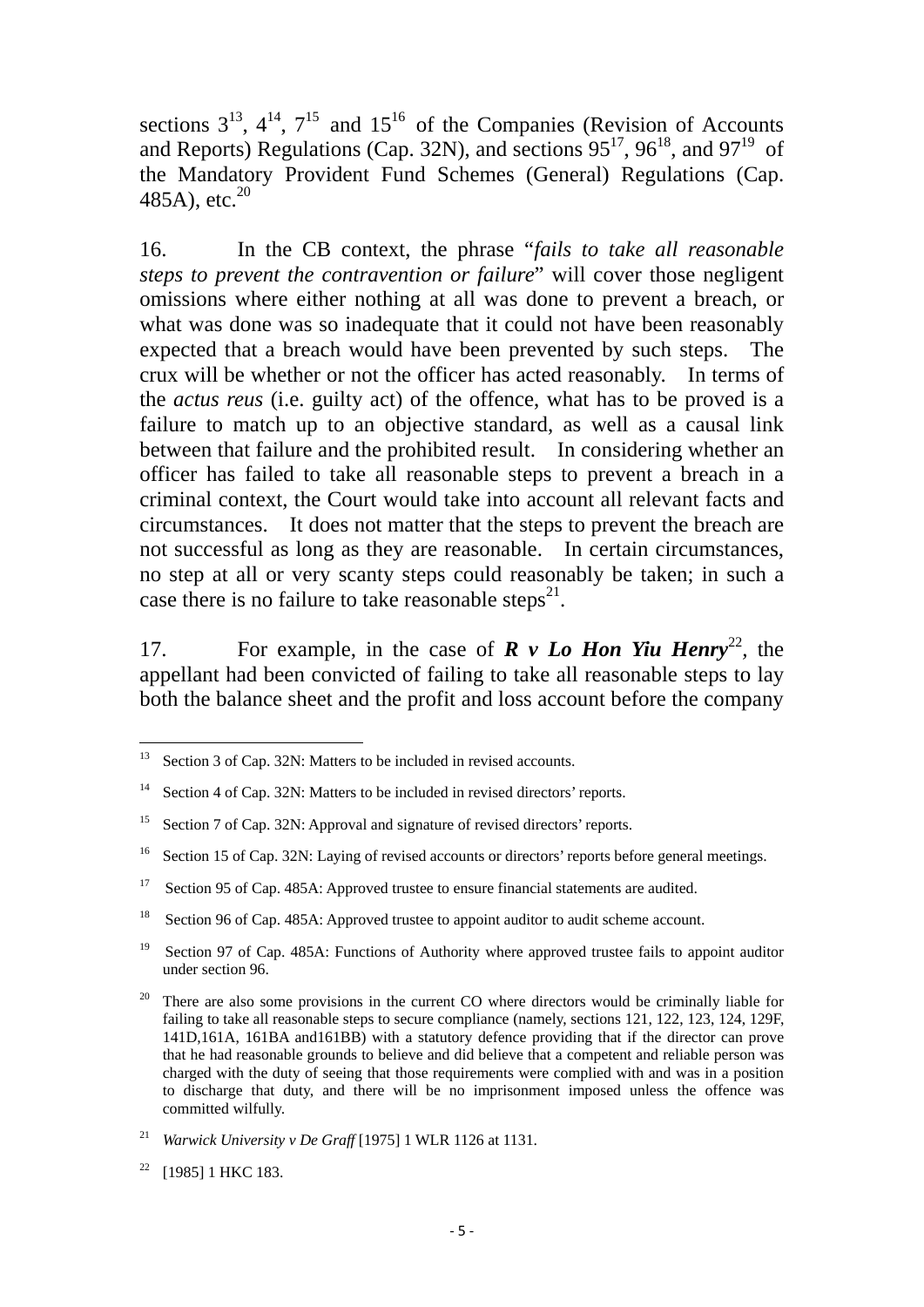in general meeting in breach of section 122 of CO. The Court held that statutory non-compliance is not an offence, if reasonable, *albeit*  unsuccessful, steps were taken to ensure compliance, and it was a question of fact whether or not what had been done amounted to all reasonable steps $^{23}$ .

18. *Mens rea* or a mental element must also be established, as the offence is not one of strict liability. If the omissions were deliberate, or if, in the knowledge that there was a possibility that contraventions may be committed, the person fails to take all reasonable steps to prevent such contraventions, the required mental element would generally be satisfied $^{24}$ . In assessing whether or not an officer alleged to be in default as a "responsible person" had failed to take all reasonable steps to prevent a contravention, the Court would inevitably consider, *inter alia*, whether or not the officer knew that he was under a duty or obligation to take or ensure the taking of all reasonable steps to prevent the contravention, as well as the knowledge of the officer of other relevant circumstances leading to and/or surrounding the occurrence of the contravention.

19. Given the above, it is envisaged that in the CB, officers would generally not be regarded as having failed to take all reasonable steps to prevent a contravention if they have compliance systems in place and/ or have delegated to appropriate personnel responsibilities for compliance with the provisions of the CB. For example, where the company has failed to file certain documents in breach of the legislation, we do not envisage that a non-executive director would be liable if the filing responsibilities were delegated to particular personnel and there has generally been monitoring of the delegate's performance which has not indicated any problems. If a particular director or company secretary was delegated responsibility for filing but failed to take all reasonable steps to ensure compliance, then there could be liability on the part of that person.

 <sup>23</sup> Likewise, in *R v Yung Leonora* [1994] 3 HKC 141, the appellant had been convicted of failing to take all reasonable steps to keep proper books and accounts in breach of section 121 of CO. Again, the Court considered all of the facts and circumstances in deciding whether or not in fact what had been done amounted to reasonable steps.

<sup>&</sup>lt;sup>24</sup> See *Vehicle Inspectorate v Nuttall* [1999] 3 All ER 833 per Lord Nicholls and Lord Steyn.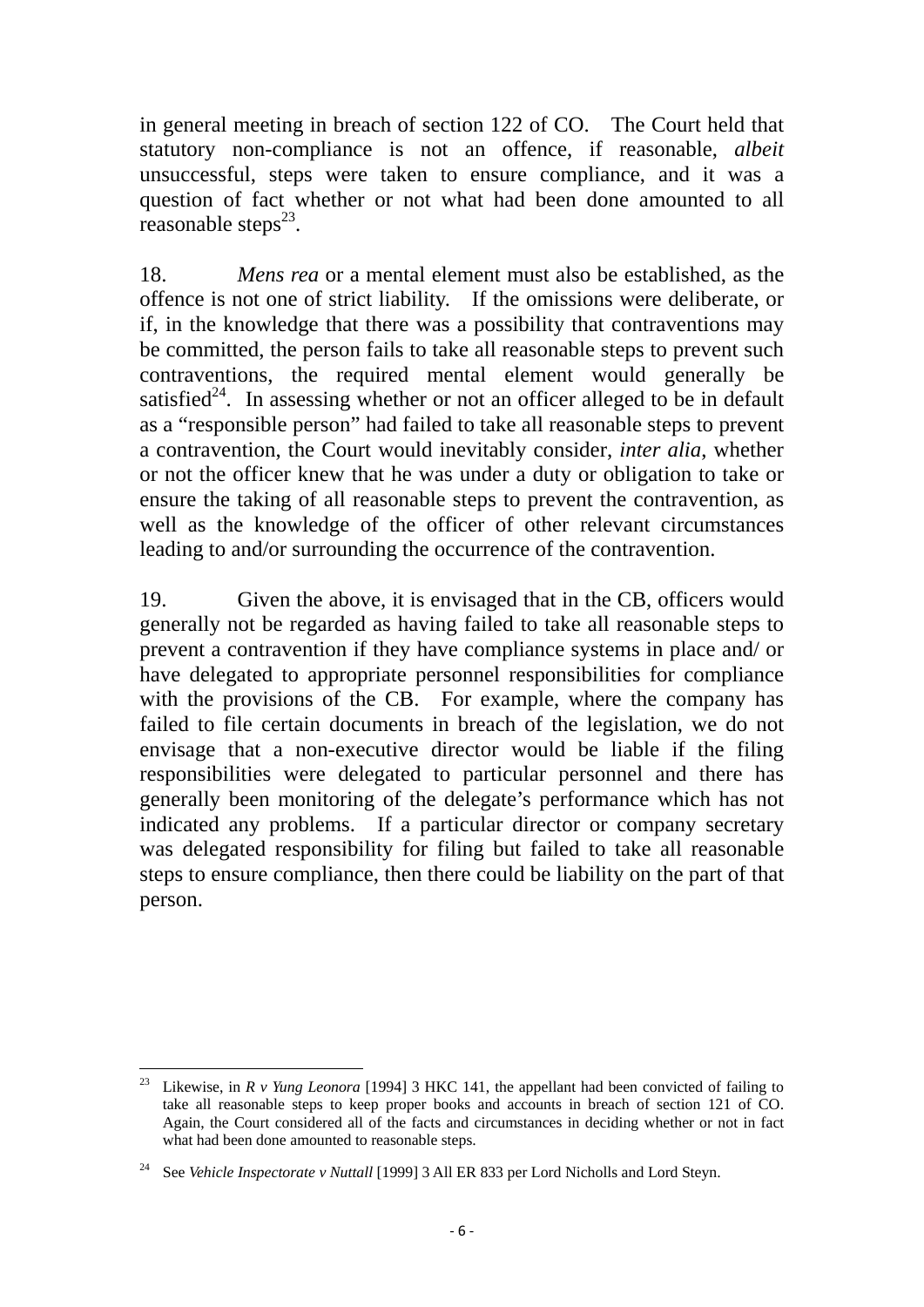## **(III) Treatment of companies providing professional services**

20. Under the CO and the CB, companies in the same category are subject to the same obligations, regardless of their nature of business. In considering officers' liabilities for default, the Court will have regard to all of the facts and circumstances of each case, e.g. the officer's knowledge, before determination (see paragraph 17 above). Officers of all companies cannot abdicate their duties entirely in relation to corporate compliance, but whether they will be liable in particular cases can depend on their position and responsibilities in the company concerned.

## **(IV) UK Companies Act 2006**

21. The new formulation of "responsible person" is modelled on section 1121(3) of the UKCA 2006 which defines that "*an officer is in default…if he authorises or permits, participates in, or fails to take all reasonable steps to prevent, the contravention*". During the UK company law reform, the Company Law Review Steering Group (CLRSG) considered that restriction of liability to those officers who "*knowingly and wilfully authorise or permit the default, refusal or contravention…*" in section 730(5) of the UKCA 1985 (equivalent to section 351(2) of the CO) might be too narrow. The CLRSG, therefore, recommended revising the definition of "officer in default" along the lines of the formulation eventually adopted in the UKCA  $2006^{25}$ .

22. When the UK Companies Bill (later enacted as Companies Act 2006) was debated in the House of Lords, some Members of Parliament had requested reinstating the words "knowingly and wilfully" in the definition of "officer in default". In response to the request, Lord Sainsbury, then Parliamentary Under-Secretary of State, Department of Trade and Industry advised against such, with the following explanation:-

"*The clause as drafted does not contain the words "knowingly and wilfully" because we were concerned this might exclude liability for reckless officers, or officers who deliberately close their eyes to their responsibilities. It might also mean that officers would not be liable if they successfully claimed that they did not know that their act or omission constituted* 

 <sup>25</sup> CLRSG, *Modern Company Law for a Competitive Economy – Final Report (Volume 1)* (2001), paragraphs 15.39, 15.40 and 15.54.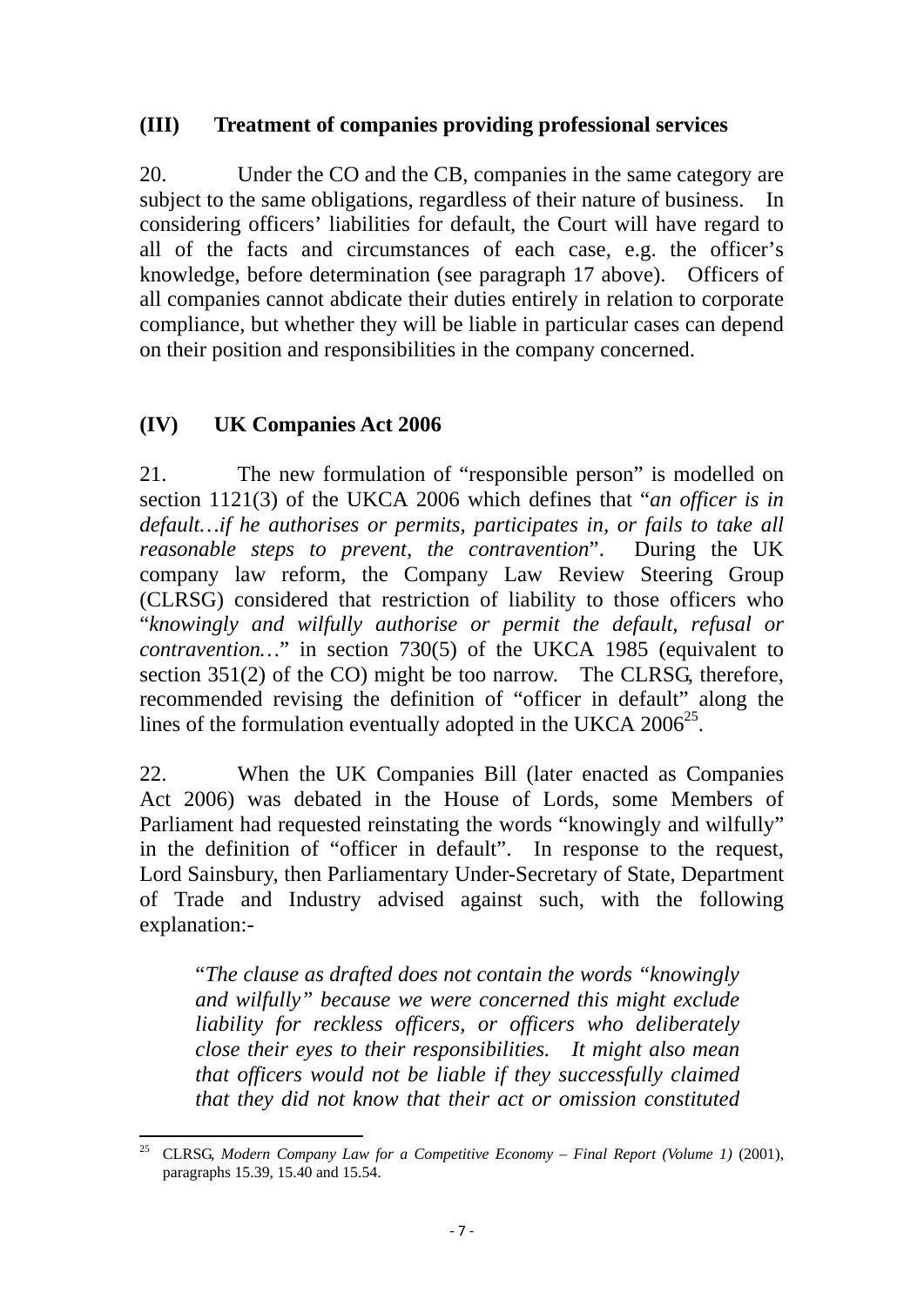*an offence. These are prospects which risk undermining the effective enforcement of provisions throughout the Bill and the Companies Acts. I understand the concern underlying the amendment; namely, an innocent officer could in theory permit a contravention by being ignorant of its commission. But I would emphasise that an officer would be liable under this provision only if his ignorance constituted an act of tacit authorisation, permission or failure to take all reasonable steps. I would say that any officer who is so deliberately or recklessly ignorant of his responsibilities as to be liable in this way cannot be described as "innocent", and it is right that he should be liable under this clause".*<sup>26</sup>

23. There are as yet no decided cases on the formulation for "officer in default" under the UKCA 2006.

# Part 3

*Allowing a company to appeal to the Administrative Appeals Board* 

# **(I) Functions and composition of AAB**

24. The AAB is an independent statutory body established under the Administrative Appeals Board Ordinance (Cap. 442) in July 1994. It hears and determines appeals against a decision made in respect of an appellant and which falls under its jurisdiction. The Board's jurisdiction extends over certain administrative decisions made under the Ordinances or Regulations set out in the Schedule to the AAB Ordinance, such as matters on security personnel permits and business registration fees.

25. At present, AAB consists of a Chairman and five Deputy Chairmen, who are all legal professionals, as well as 48 panel members. An appeal board for the purpose of hearing an appeal comprises the Chairman or a Deputy Chairman together with two panel members.

26. The Chairman, Deputy Chairmen and the Members of AAB are appointed by the Chief Executive. The current membership of AAB is at **Annex**.

 <sup>26</sup> 680 HL Debs, cols 367-368, 30 March 2006.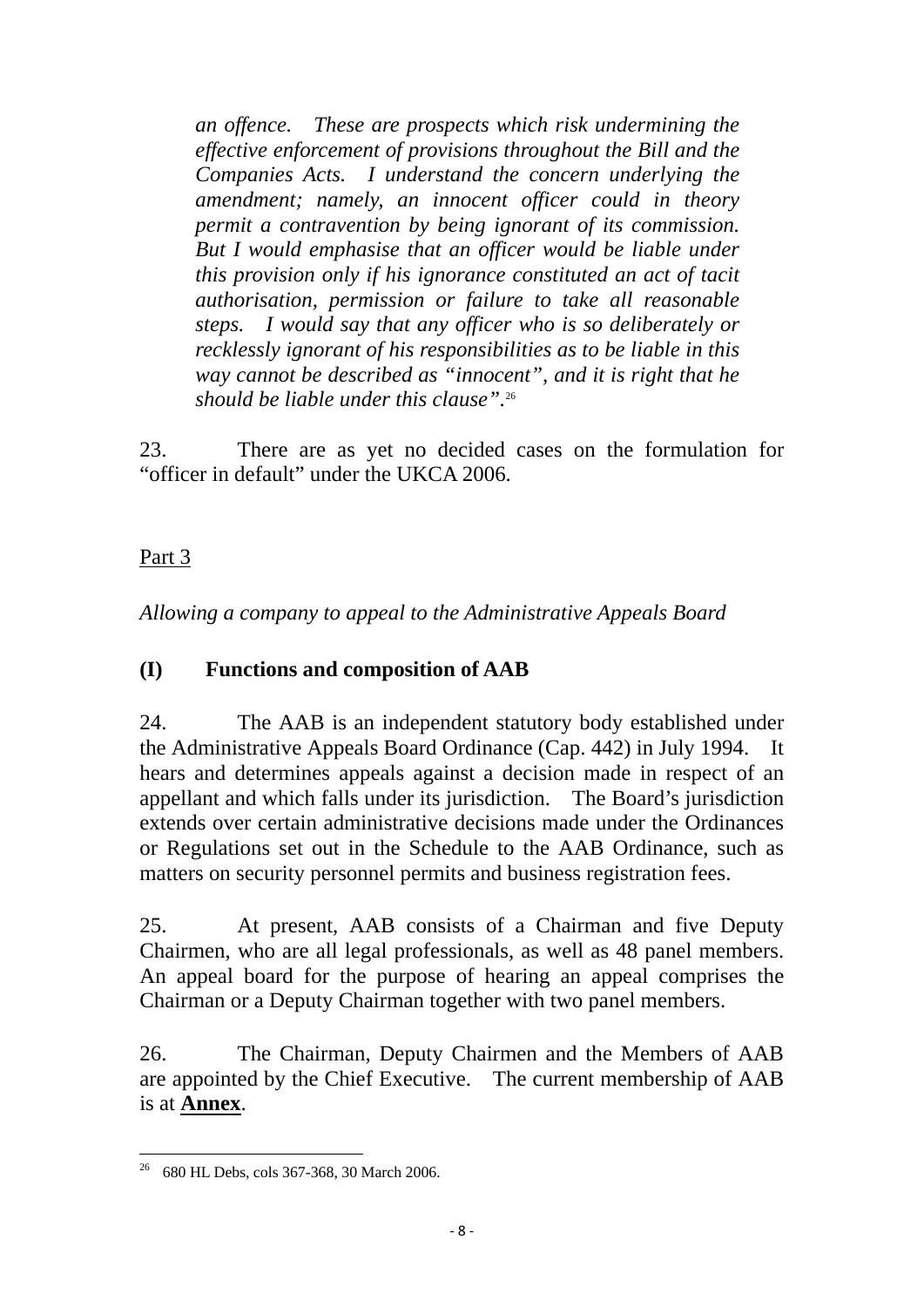## **(II) Reasons for allowing companies to appeal to AAB**

27. Currently, under section 22A of the CO, where the Registrar of Companies (the Registrar) is satisfied that the name of a local company gives so misleading an indication of the nature of its activities as to be likely to do harm to the public, or that the name constitute a criminal offence, or that it is offensive or otherwise contrary to the public interest, the Registrar may direct the company to change its name. Under section 337B of the CO, where the Registrar is satisfied that the name of a non-Hong Kong company gives so misleading an indication of the nature of its activities in Hong Kong as to be likely to do harm to the public, she may issue a notice to the company to the effect that the company cannot carry on business under that name two months after the notice is served. Under both provisions, the company concerned may apply to the court to set aside the direction or notice.

28. In the Bills Committee on the Companies (Amendment) Bill 2010 and Business Registration (Amendment) Bill 2010, a Member expressed the view that given the cost and time involved in court proceedings, the Administration should examine the feasibility of having appeals against the Registrar's directions under section 22A of the CO to change names heard by AAB instead of by the court. We advised that it would take time to work out the amendments to the AAB Ordinance and proposed that the matter be considered in the CO Rewrite exercise instead. The Bills Committee agreed to our proposed arrangement<sup>27</sup>.

29. We consider it desirable to allow the companies to appeal against the Registrar's directions (under section 22A of the CO) to AAB instead of to the Court. In view of the similar nature of the right of appeal by a non-Hong Kong company against the Registrar's notice under section 337B, we consider that corresponding change should also be made. The relevant changes have been incorporated in **clauses 104 and 772** of the CB. Consequential amendments to the Schedule to the AAB Ordinance are made under **section 92 of Schedule 9** to the CB.

 27 See Report of the Bills Committee on Companies (Amendment) Bill 2010 and Business Registration (Amendment) Bill 2010, LC Paper No. CB(1)2329/09-10, paragraph 26.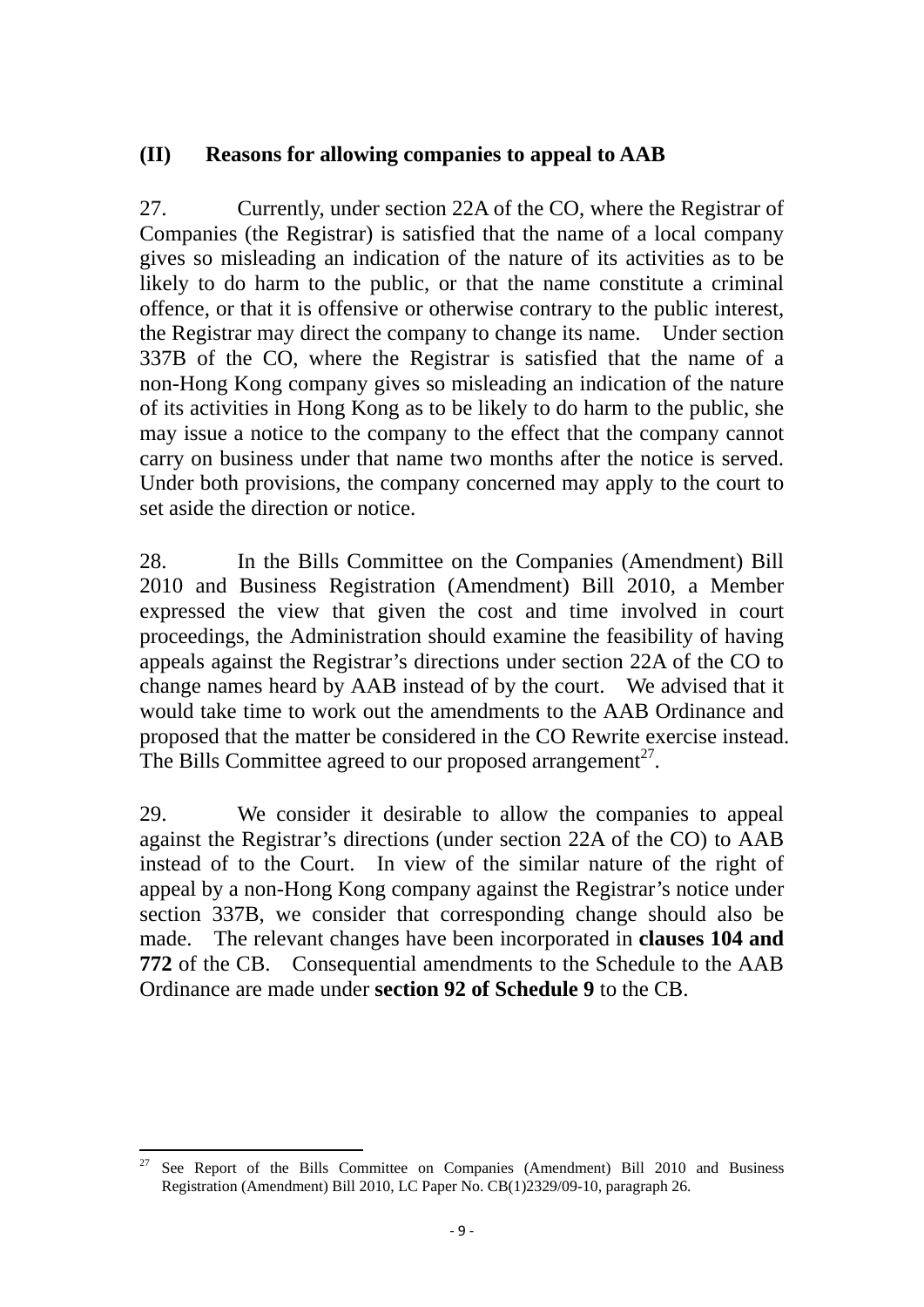# Part 16

*Authorized representative for non-Hong Kong companies* 

## **(I) Services and duties that authorized representatives of non-Hong Kong companies generally provide and perform**

30. The term "authorized representative" is defined in Part 16 of the Bill as meaning a person that is authorized to accept on the company's behalf service of any process or notice required to be served on the company. By definition, the main duty of an authorized representative under the Bill is to accept service on behalf of a company.

31. Pursuant to clause 783(1) of the Bill, an authorized representative is required to notify the Registrar within 14 days of the date of dissolution if a registered non-Hong Kong company is dissolved.

32. Apart from the above statutory duties under the Bill, authorized representatives are commonly found to be entrusted with the duty to file returns on behalf of registered non-Hong Kong companies. But such other duties are not imposed by the Bill. Under both the existing CO and the Bill, authorized representatives only have very limited responsibilities.

# **(II) Legal liabilities of authorized representatives under the Bill and for actions taken on behalf of non-Hong Kong companies in Hong Kong**

33. Under clause 783(3), an authorized representative would be held liable if he fails to notify the Registrar of dissolution of the registered non-Hong Kong company within the specified period.

# *Liabilities of an agent under the Bill*

34. Under the offence provisions in Part 16, every agent who authorizes or permits the contravention of the specified provisions, as listed hereunder, commits an offence. The term "agent" for the purpose of Part 16 is not defined in the Bill. An agent, in its ordinary meaning, means a person who acts on behalf of another. An authorized representative is an agent of a company in accepting service. He would also be an agent of a company for other business only if so appointed.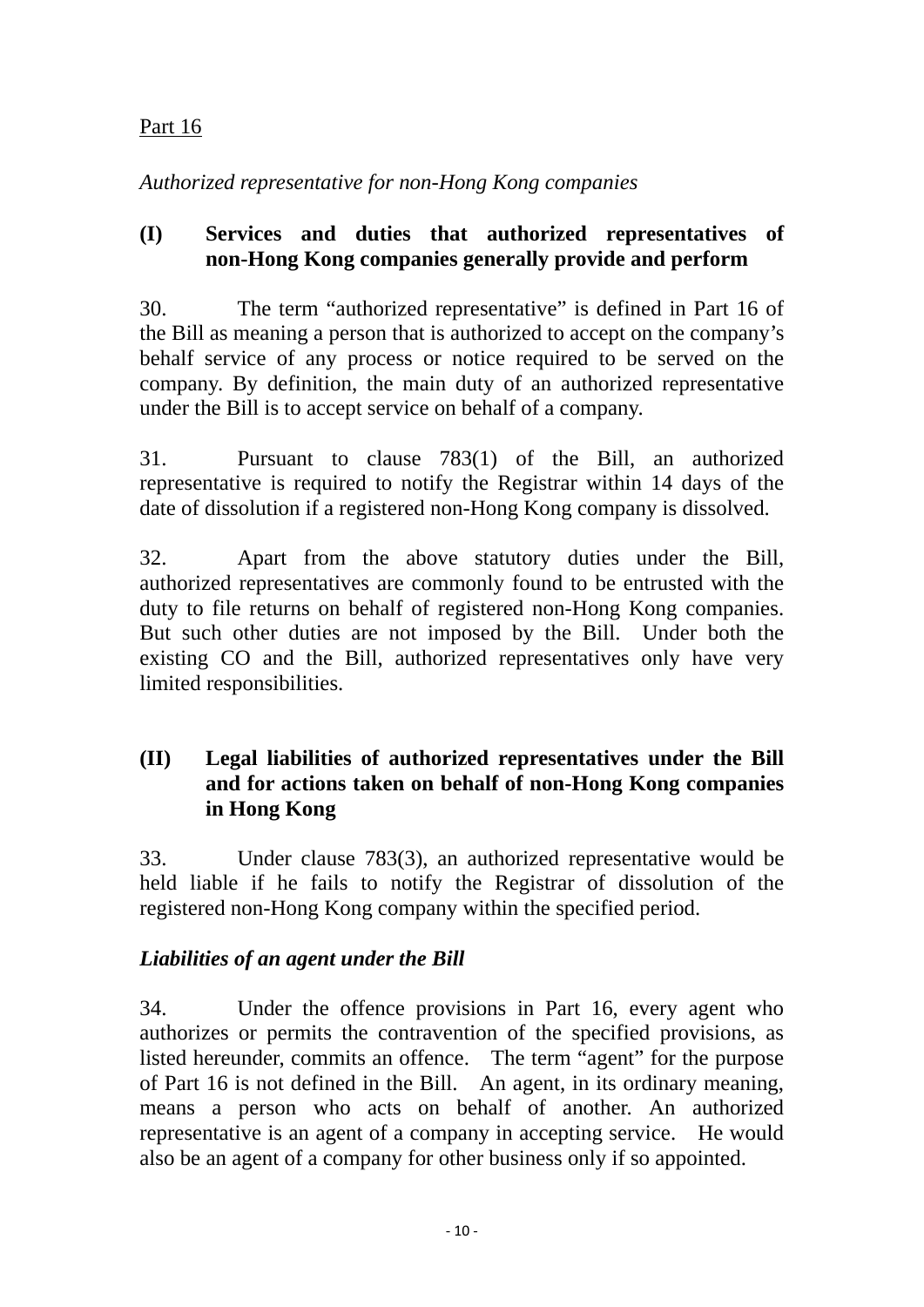35. An agent would be held liable under the Bill if he authorizes or permits the following contraventions:

- (a) failing to apply for registration as a registered non-Hong Kong company (Clause 764(6));
- (b) failing to notify the Registrar of Companies of a change of the name or translation of the name of the company (Clause 766(10))
- (c) a registered non-Hong Kong company carrying on business in Hong Kong under a name in respect of which a notice (that the name is the same or too like an existing name or the name is misleading as to the nature of the company's activities as to be likely to cause harm to the public) had been served under Clause 768(1) after the expiration of two months from the date of service (Clause 769(2));
- (d) failing to deliver a return of another person as an authorized representative in the event the former authorized representative ceases to be a representative (Clause 774(4));
- (e) failing to deliver annual return for registration (Clause 776(3));
- (f) failing to deliver accounts for registration (Clause  $777(3)$ );
- (g) failing to deliver for registration a warning statement that the accounts will be revised (Clause 778(5));
- (h) failing to deliver return for registration in case of change of particulars relating to the charter, statutes, memorandum, directors, company secretary, authorized representative, address of the principal place of business and the registered office of a company (Clause 779(5));
- (i) failing to state the company's name and place of incorporation as required (Clause 780(7) and (8)).
- (j) failing to notify the Registrar of commencement of liquidation and the particulars of appointment of liquidator or provisional liquidator and any change (Clause 781(7));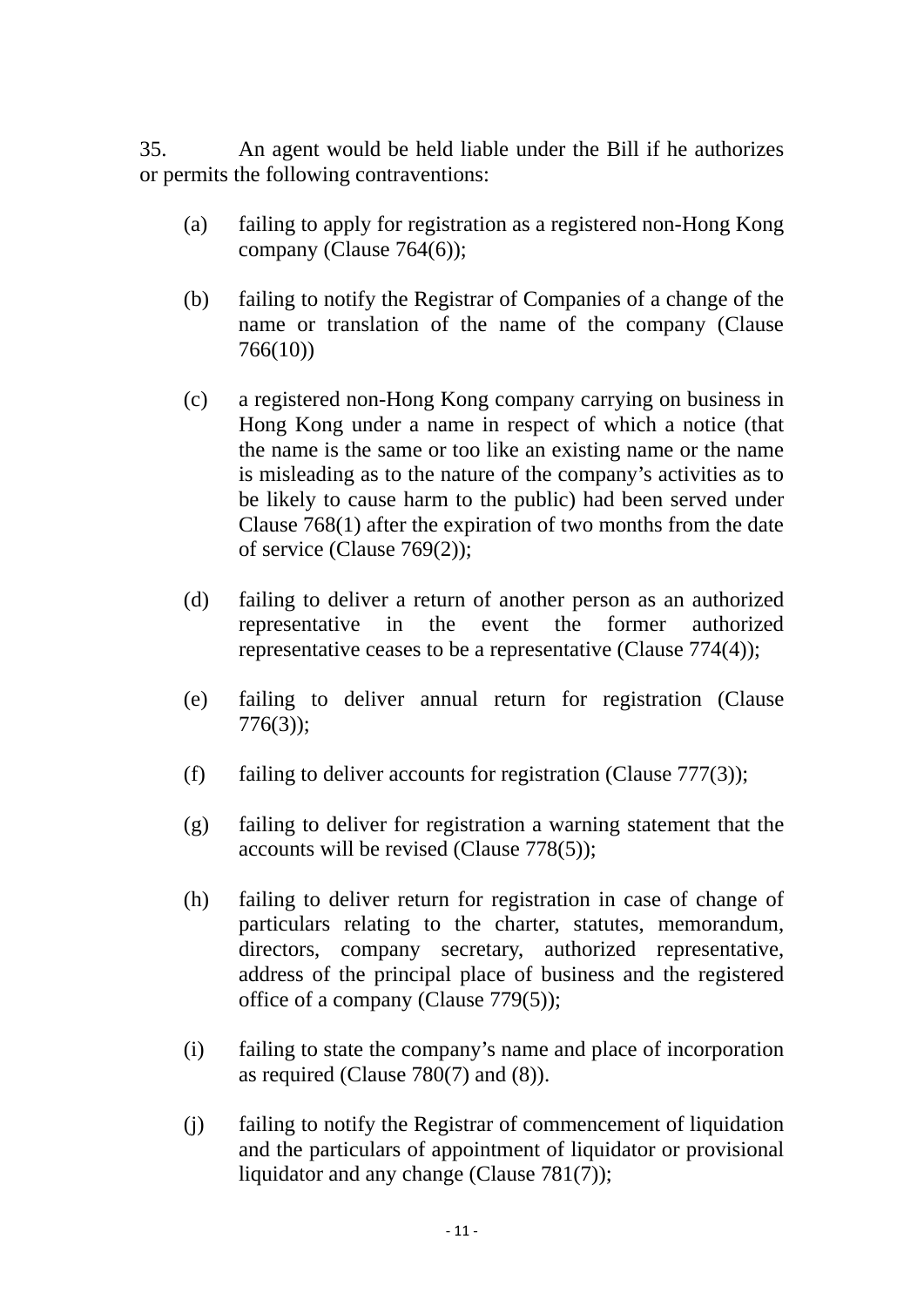- (k) failing to notify the Registrar of cessation of place of business in Hong Kong (Clause 782(3));
- (l) a non-Hong Kong company having a place of business in Hong Kong when it is no longer a registered non-Kong Kong company after having been struck off the Companies Register (Clause 786(5)).

36. As for legal liabilities of agent or authorized representatives for actions taken on behalf of non-Hong Kong companies otherwise than under the Bill, they would be governed by other legislation and the common law as the case may be.

**Financial Services and the Treasury Bureau Companies Registry 11 April 2011**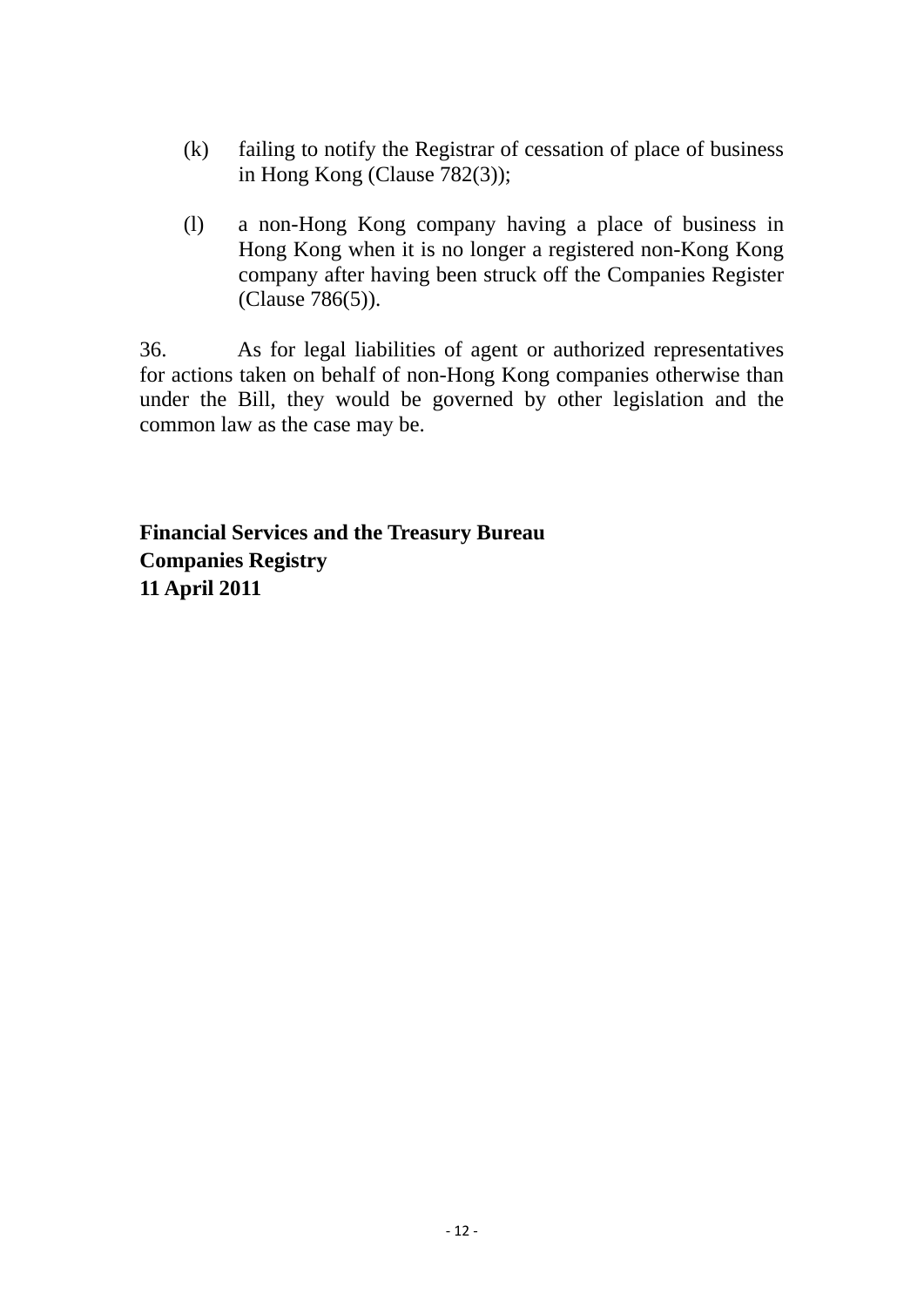#### **Annex**

## **Membership of the Administrative Appeals Board (AAB)**

#### *Chairman*

Mr. Horace WONG Yuk-lun, S.C.

#### *Deputy Chairmen*

Mr. Anderson CHOW Ka-ming, S.C. Mr. JAT Sew-tong, S.C. Mr. Andrew MAK Yip-shing Mr. Jason POW Wing-nin, S.C. Mr. YUNG Yiu-wing

#### *Panel Members*

Professor Terry AU Kit-fong Miss Eliza CHAN Ching-har, B.B.S., J.P. Mr. Philip CHAN Kai-shing Ms. Maggie CHAN Mei-kit Mr. Kenny CHAN Ngai-sang Mr. Tony CHAN Sui-tung Dr. CHAN Wing-leung Miss Florence CHAN Yuen-fan Dr. CHEN Ming-li Mr. Thomas CHENG Kin-hon Dr. Albert CHEUNG Chi-tong Mr. CHEUNG Kwok-kwan Ms. Susanna CHING Che-man Ms. Irene CHOW Ms. Alice CHOW Kin-tak Mr. CHUNG Chi-leong Mr. Johnny FAN Siu-kay Mr. Alfred FUNG Kwok-chor